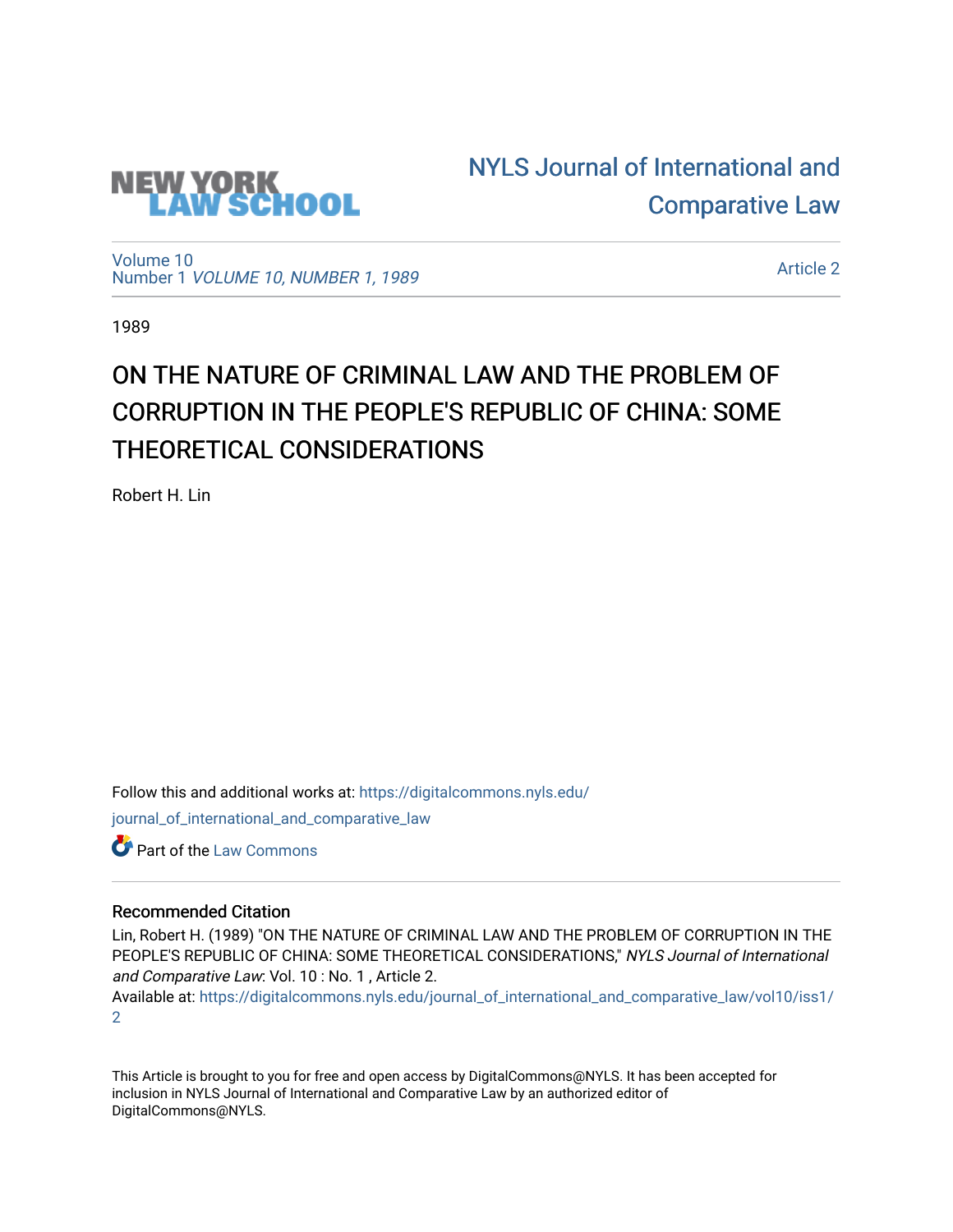## **NEW YORK LAW SCHOOL JOURNAL OF INTERNATIONAL AND COMPARATIVE LAW**

**VOLUME 10** NUMBER **1 1989**

## ON THE NATURE OF CRIMINAL LAW AND THE PROBLEM OF CORRUPTION IN THE PEOPLE'S REPUBLIC OF CHINA: SOME THEORETICAL CONSIDERATIONS\*

#### *ROBERT H. LIN, Ph.D.\*\**

### I. **INTRODUCTION**

Four decades have passed since the founding of the People's Republic of China in 1949. The government of New China remained much in political, socio-cultural, and economic isolation during its first thirty years of administration. The gradual opening of China's doors to the West is a matter of the past decade. Under the Communist Party's effort to propel China into the modern world, the central government of China adopted its policy of a rigorous program of socialist reconstruction and modernization in agriculture, science, technology, commerce, industry, and the military.

The current need for a stronger legal system in China is related to the years of socio-political turmoil and economic devastation endured during the Cultural Revolution. Despite its many benefits in learning and borrowing from the West (namely, Europe and America), the Chinese legal system is far from complete in the government's efforts to build a legal foundation suitable to the unique needs and requirements of the Chinese people.

Indeed, the primary objective of law in China is not to serve and

<sup>\*</sup> C Robert H. Lin, 1989. All rights reserved. This article was originally delivered as a speech at the Ernst C. Stiefel Symposium on China in April 1989, prior to the incidents that occurred in Tiananmen Square in June **1989.** Thus, the views expressed in this article do not reflect any changes that may have occurred in China as a result of the June events.

<sup>\*\*</sup> Director, Center for the Study of Law and Society in China, John Jay College of Criminal Justice of the City of New York.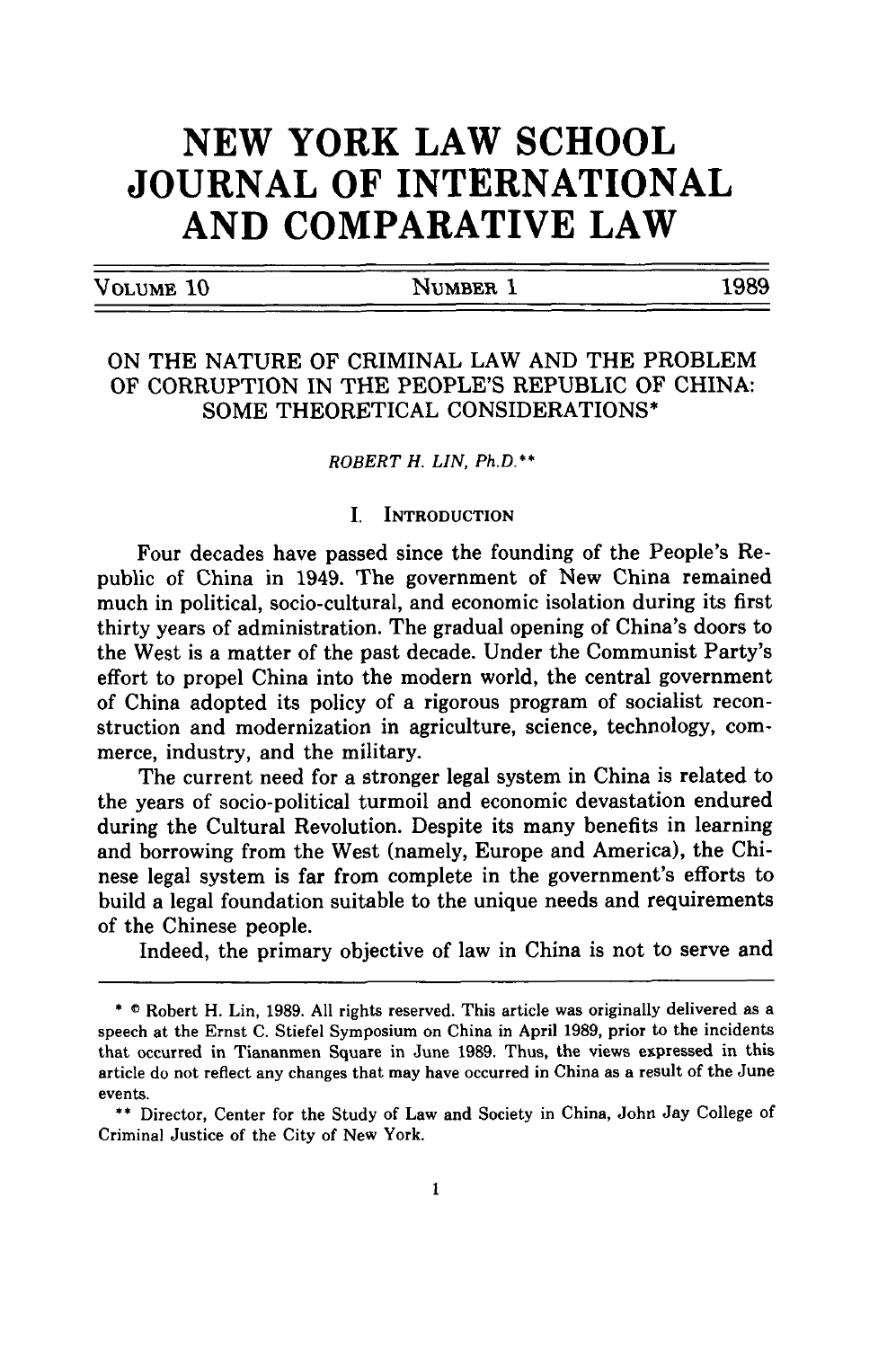enhance its international economic interest, but to safeguard and protect the harmony and internal social order of Chinese society. The continuous emphasis on strengthening the legal system ensures that the chaos and destructive forces experienced during the Cultural Revolution will never occur again. Against this historical necessity, China adopted its Criminal Law and Criminal Procedure Law at the Second Session of the Fifth National People's Congress in July **1979,'** putting into effect its first two statutes covering criminal misconduct in China. The Criminal Code and Criminal Procedure statutes became effective as of January 1980,<sup>2</sup> even prior to the third promulgation and implementation of the Constitution of the People's Republic of China in December **1982.1**

## II. SPECIAL **FEATURES** OF CHINA'S CRIMINAL LAW **AND** CRIMINAL **JUSTICE** SYSTEM

The Chinese legal system is unique. It is not an adversary system as is usually assumed **by** those familiar with Western legal tradition. The application of law is for the purpose of conciliation, either between persons or between the individual and the State. Mediation and arbitration remain the key building blocks in the Chinese judicial experience. The principle of "proof beyond a reasonable doubt" in criminal matters and the principle of "proof **by** a preponderance of evidence" in civil matters do not apply in Chinese court proceedings. There is no  $a$ *priori* assumption of guilt or innocence in judicial matters other than the quest for the facts and truth. Neither guilt nor innocence is presumed with respect to the defendant. Every case is treated uniquely and on its own merit. The concept of precedent does not apply; thus, case law is not applicable other than serving as a reference. The accused may act in his or her defense, or invite anyone else to defend the charges. An attorney need not be present during trial.

**All** trials in Chinese courts are open trials, except those cases involving state secrets, juvenile matters, or those of a shameful and personal nature. The judicial system adopts the principle of two trials in its formal process. Trials of the first instance are conducted in accordance with the nature and significance of the case at the appropriate

**<sup>1.</sup>** Criminal Law of the People's Republic of China, July **1, 1979** [hereinafter Chinese Criminal Law], *translated in* **LEGISLATIVE** AFFAIRS **COMM'N OF THE STANDING COMM. OF THE NAT'L PEOPLE'S CONGRESS OF THE PEOPLE'S REPUBLIC OF CHINA, THE** LAWS OF **THE PEOPLE'S REPUBLIC OF CHINA, 1979-82, at 87 (1987) [hereinafter** PRC **LAWS].**

<sup>2.</sup> *Id.*

**<sup>3.</sup> PEOPLE'S REPUBLIC OF CHINA CONST. OF 1982,** *translated in* **PRC LAWS,** *supra* note **1, at 1.**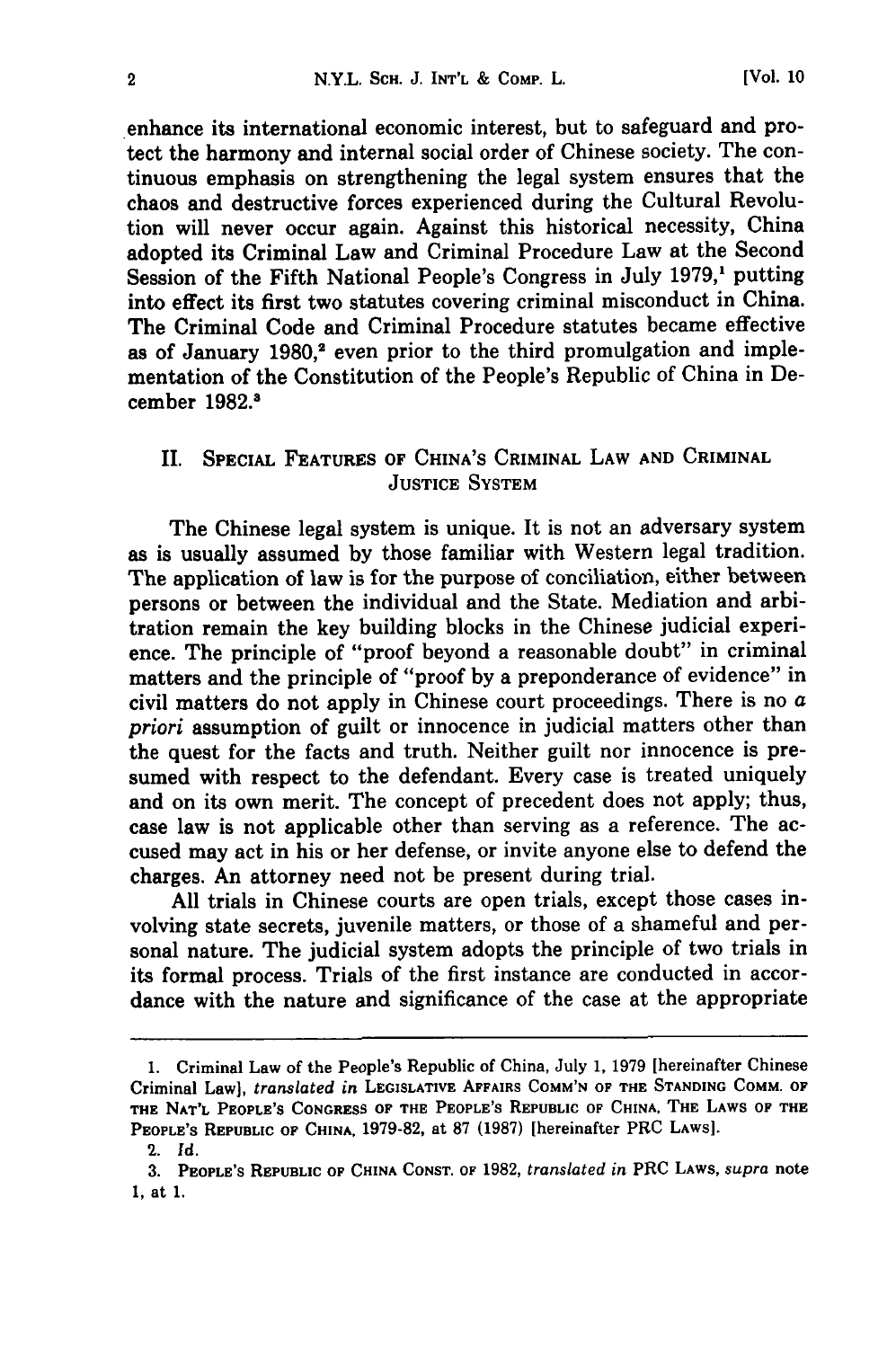court levels: the basic people's court, the intermediate people's court, the people's high court and the Supreme People's Court which is the highest court of the land. **All** parties to the litigation may appeal once, including the prosecution. The concept of double jeopardy does not ap**ply** in Chinese judicial proceedings. Facts and the quest for truth remain the main consideration in the implementation of justice. There is no requirement for a trial by jury in Chinese proceedings. A judgment or verdict is rendered by a judicial panel composed of a judge or judges appointed by the State and a number of elected people's assessors. Usually, the elected people's assessors constitute a majority of the judicial panel. In this manner, the Chinese legal system maintains socialist democratic rule because the majority decision is rendered by the elected representatives of the people.

The most drastic distinction between the United States and the Chinese criminal justice systems is the certainty of punishment on the part of the Chinese offender. In China, there is no formal structure which allows for the probation or parole of the criminal offender. The convicted person is certain of serving the sentence imposed **by** the court. Although each case is evaluated independently, and special privileges may be granted to prisoners who demonstrate good behavior, no institutionalized bureaucratic procedure exists for granting probation or parole. Indeed, the goal of the correctional system in China is to render punishment to those individuals found guilty of crimes, and the offenders are subjected to the formal processes of retribution and restitution.

Retribution, as the key deterrent of crime in China, implies the strict enforcement of the penal code. As a means of official sanction, retribution also includes the direct intervention and deliberate reform of inmates through hard labor. Retribution carries with it the power of political sanction and strict physical discipline. One is simply liable for one's criminal misconduct in its entirety. There is no room for pleabargaining. One's legal liability in criminal matters is total, complete and not subject to negotiation. The concept of statutory limitations, allowing for a guilty party to be freed of legal liability, does not apply in the Chinese implementation of its criminal code.

With restitution, the convicted felon is subject to friendly persuasion from his or her relatives and friends. Occasionally, party officials also participate in this process of reconciliation between the convicted person and the State. Intervention of this type is often quite personal, direct and emotional, with the objective of ensuring that after retribution has been fully satisfied, the offender will indeed be cognizant **of** the moral obligation and responsibility of his or her future conduct. Even in the case of capital punishment, the death sentence may at

**1989]**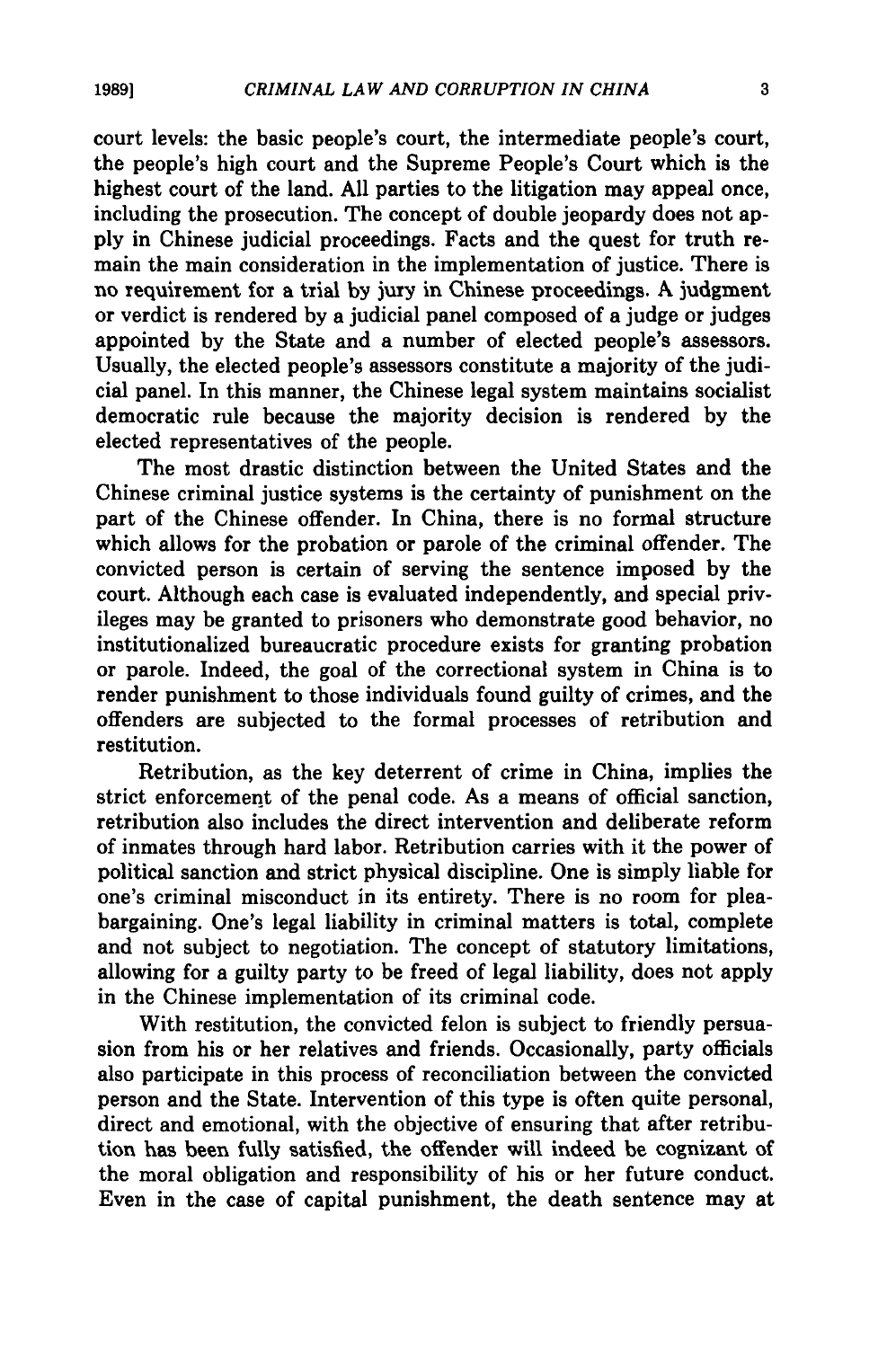times be reprieved pending a two-year moratorium, during which time, the State will seek ways means to provide the guilty party with an opportunity to successfully engage in the repentance of his or her wrongful conduct. Failure to achieve positive behavior modification and attitude improvement on the part of the convict will trigger the implementation of the death penalty.

This active role adopted by the Chinese correctional system and its officials in their treatment of the offender remains the special feature in maintaining a low rate of recidivism.

## III. THE MODERN **CHALLENGE OF** LAW **AND JUSTICE IN CHINA: CORRUPTION**

Since the implementation of China's criminal law and its strict enforcement to ensure the restoration of political and socialist social order, Chinese society has enjoyed a period of relative internal peace. The gradual opening of China to the rest of the world, however, gives rise to a new challenge within its internal socio-cultural structure. The havoc and lawlessness brought about by the Cultural Revolution of the 1960s have been put to rest. Apart from the continuous vigilance of the law and order in the political arena, the resolution of mundane disputes and disagreements, and conflicts and confrontations among individuals and groups, the singular threat to the internal harmony of the Chinese socialist order seems to lie in the realm of economic crime. In particular, China at the closing of the twentieth century will have to confront the problem of corruption in practically all aspects of its socio-economic life.

The Chinese criminal law provisions specifically prohibit criminal misconduct in the economic sphere.4 Economic crime includes the abuse of official power and privilege for the purpose of corruption and the obstruction of justice **by** officials of the various state organs.' **A** penalty stemming from the above category of offenses usually carries a jail sentence of three to ten years, plus fines, and/or the loss of political privilege for ordinary occurrences, and a life sentence or the death penalty for extraordinary offenses.6 Though many of the provisions in the Criminal Law are broad,' the current situation in China seems to **indi-**

*<sup>4.</sup> See* Chinese Criminal Law, *supra* note **1,** arts. **116-130.**

**<sup>5.</sup>** *Id.* art. **119.**

*<sup>6.</sup> Id.* arts. **117-130.**

**<sup>7.</sup>** *See id.* art. **118** (regarding smuggling and economic speculation); art. **152** (regarding larceny and swindling of public property); art. **171** (regarding contraband and narcotic sales and manufacturing); art. **173** (regarding sales and exportation of national art and treasures); art. **185** (regarding official bribery); art. **155** (regarding official embezzlement); art. **188** (regarding official abuse of power and privilege); art, **187** (regarding offi-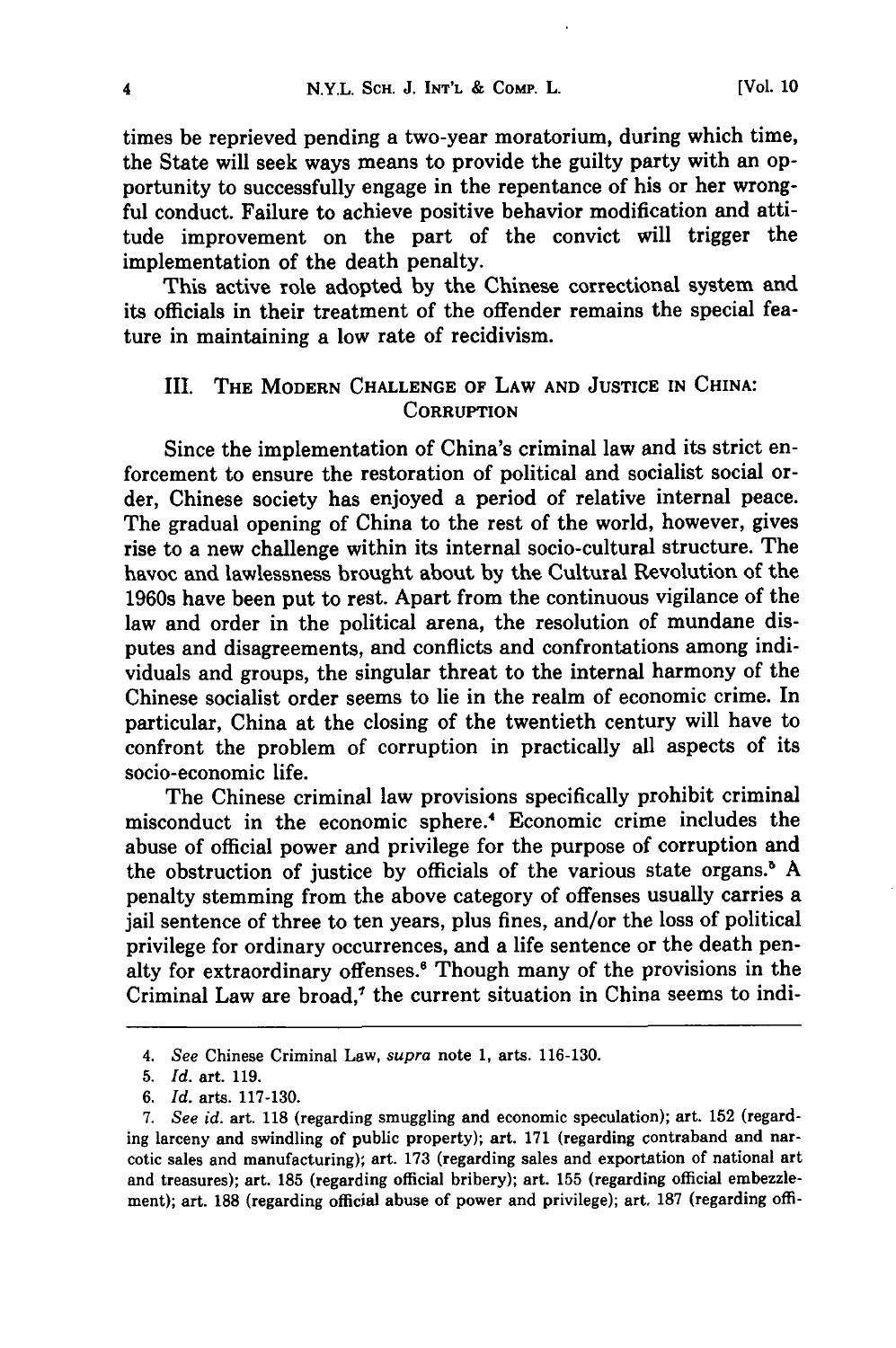cate a rampant official abuse of power and privilege through corruption.

In its efforts to deal with the problem of official corruption, the State Council issued a temporary executive order.8 This guideline covers the following types of white-collar criminal activities, related to individuals in their conduct as officials of various administrative organs of the State: embezzlement of public assets; squandering of public money; acceptance **of** bribes; abuse of travel privileges and subsidies; profiteering; and the solicitation of or engaging in conspiracies to accept bribes.'

Persons found guilty are subject to the following administrative discipline:

- (1) For amounts up to or less than \$500, official warning to the reduction of rank;
- (2) For amounts more than \$500 and up to \$1,000, official reprimand to release of duty;
- **(3)** For amounts more than \$1,000, release of duty to dismissal;
- (4) For repeaters of official corruption, the gross amount applies towards the consideration for discipline;
- **(5)** For syndicated corruption, the individual amount and the effect and corrupt influence as a result of said corruption shall be the basis of consideration for discipline.<sup>10</sup>

**A** similar concern was expressed in a recent *Beijing Review* article"-corruption among government employees includes the abuse of power for personal gain, extortion and blackmail, graft and bribery, squandering public money, and indulgence in luxury and extravagance using public funds, with graft and bribery being the most pressing problems."2 As reported, graft and bribery constituted over **50%** of

**1989]**

cial negligence of duty); and arts. **162,** 148, **157,** 146 and **190,** (regarding various forms of obstruction of justice, accessory before and after the fact, conspiracy and preliminary crimes).

**<sup>8.</sup>** Exec. Order No. **13,** *Temporary Guidelines for Administrative Discipline Regarding Corruption of Officials in Executive Organs of the State, reprinted in* Zhonghua Renmin Guowuyan Gongbao, State Council Reports of the People's Republic of China, No. 20, Sept. **30, 1988,** at 649.

*<sup>9.</sup> Id.*

**<sup>10.</sup>** *Id; see also* Zhonghua Renmin Guowuyuan Gongbao, State Council Reports of The People's Republic of China, No. **3,** Feb. 20, **1988,** at **78.**

<sup>11.</sup> Yang, Xiaobing, China's Battle Against Corruption, BELING REV., Jan. 16-23, **1989,** at 20.

<sup>12.</sup> *Id.*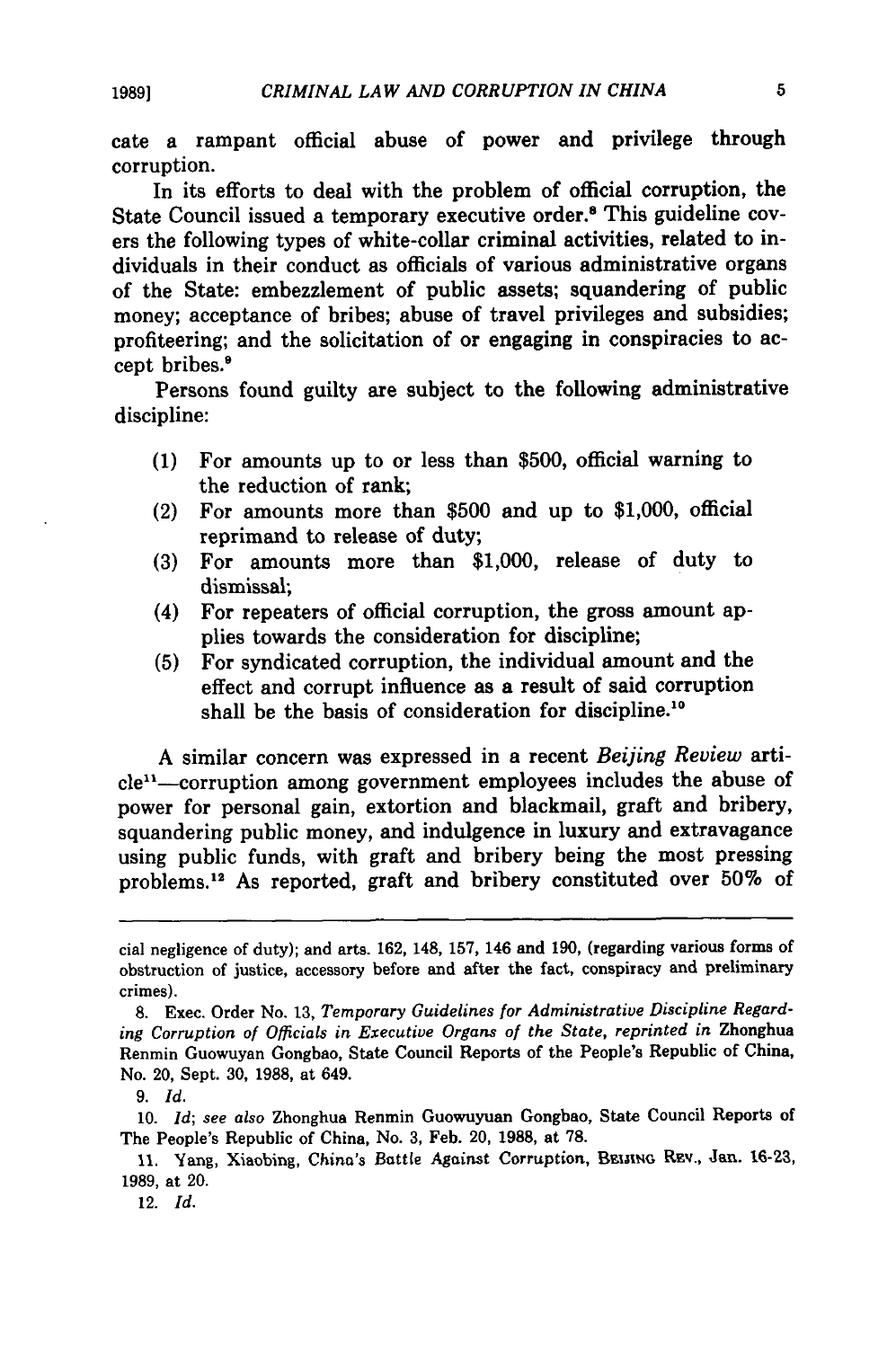China's economic crimes and this tendency is currently on the rise.<sup>13</sup> This trend indicates that the problem is not only a matter of individual corruption but also that of syndicated corruption involving a large number of persons and large sums of money.

In order to steer China away from internal economic disorder and waste, and to punish those engaging in white-collar criminal activities, the government established a crime reporting system in the second half of **1988.14** Within this period, more than 24,000 high officials and Party members have been reported for committing irregularities.<sup>15</sup> Between July and November **1988,** more than 101,000 white-collar crimes had been reported to the Procuratorates.<sup>16</sup> It is understandable that now that China is conscientiously pressing forward its four modernization programs, the problem of internal graft and corruption presents not only an economic burden on China's limited resources, but it also threatens the symbolic leadership of the Chinese Communist Party. In response to the current crisis, the Chinese Communist Party has been urging its membership to keep clean and honest in its current campaign to improve China's socio-economic environment and realign China's economic and political order."

Presumably, diligent and impartial administrative investigation of corruption when reported, continuing strengthening of supervisory mechanisms within various organs of the State, a higher educational standard requirement for Party cadets, and above all, a rising level of income, may be the first requirements in combating the roots of corruption in China.

## IV. CRIMINAL LAW **AND** CORRUPTION IN CHINA: SOME THEORETICAL CONSIDERATIONS

The eminent Justice Oliver Wendell Holmes once observed that the basis of law is not logic or reason but human experience.<sup>18</sup> In line with this legal insight, it seems reasonable to state that the study of history should precede the study of law. The British social philosopher, William Sumner, accurately concluded that the efficacy of law is closely related to the folkways and mores of the society in question." Nothing signifies a greater legislative blunder than the legislation of a

 $6\phantom{a}$ 

**<sup>13.</sup>** *Id.*

**<sup>14.</sup> BEIJING REV.,** Jan. 30-Feb. **5, 1989,** at **13.**

**<sup>15.</sup>** *Id.*

**<sup>16.</sup>** *Id.*

<sup>17.</sup> *Id.* at **9.**

**<sup>18.</sup>** *See* **0. HOLMES, THE COMMON LAW** 1 **(1923).**

**<sup>19.</sup>** W. **SUMNER, FOLKWAYS:** A **STUDY OF THE SOCIOLOGICAL IMPORTANCE OF USAGES, MANNERS, CUSTOMS, MORES AND** MORALS **52-57 (1906).**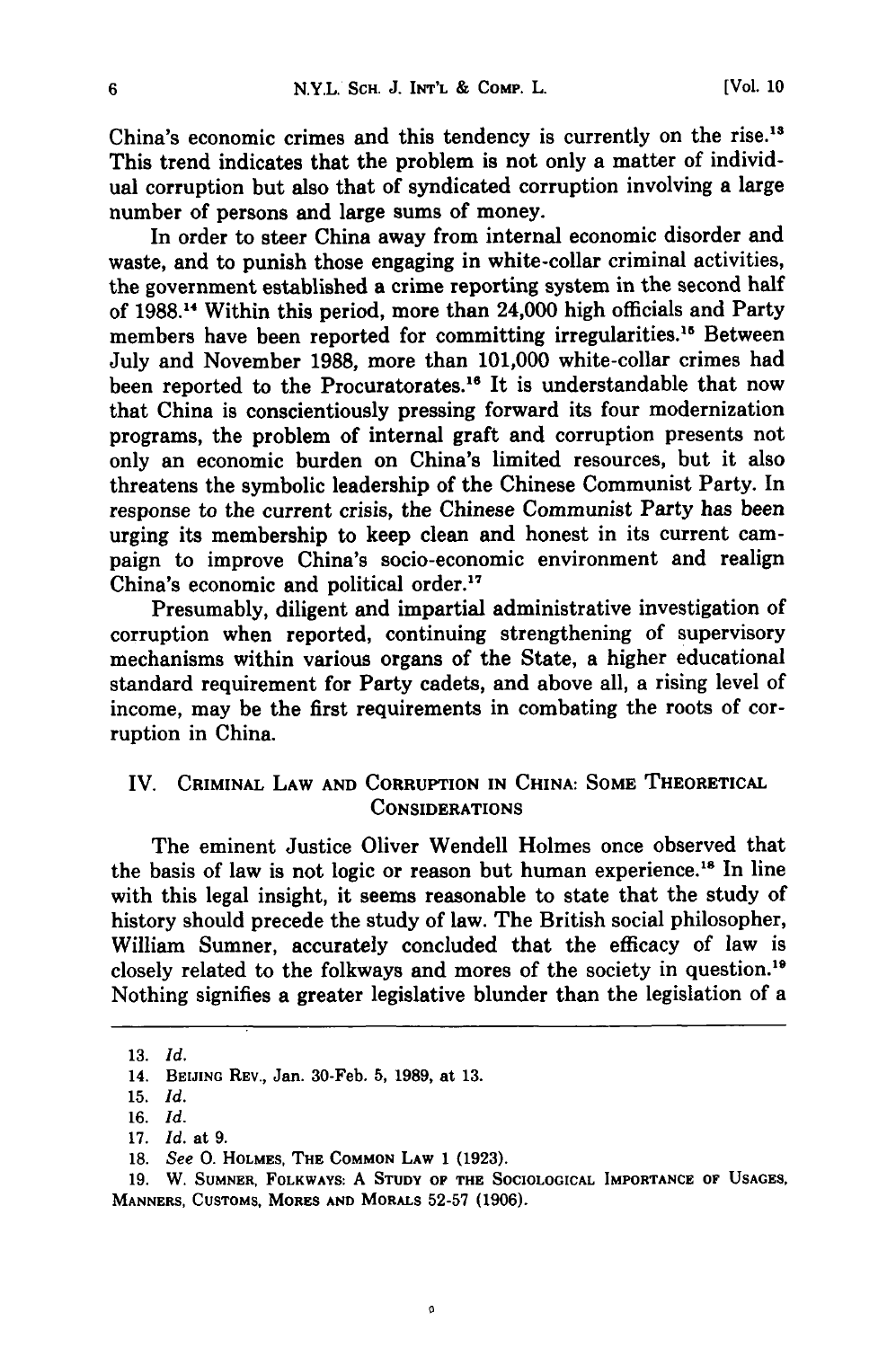law contradictory to the cherished mores of a community. In the case of the People's Republic of China, one must at least comprehend the cultural and historical ethos of Chinese society and the revolutionary experience of the Communist party in order to grasp the current efforts made **by** the Chinese Government to build a socialist modern economy based on law, and the challenge the New China has yet to overcome in its struggle towards modernity. A proper theoretical examination of the problem and challenge of corruption must trace the root within the experiential context of Chinese contemporary socio-cultural, political, economic, historical, and existential milieu.

Quite understandably, the historical experience of Chinese society is predominately one highly influenced by Confucianism and Taoism.<sup>30</sup> A discussion of the current posture of Chinese criminal law as well as the future posture of Chinese law, requires an understanding of the Confucian-Taoist religious orientation in the Chinese world-view. The Confucian-Taoist religious orientation is a sacro-magical orientation in which the universe is depicted as consisting of personalities and beings rather than material objects. In the cosmic order of the Confucian-Taoist world, structure and order prevail; hierarchical personalities and beings are subjectively linked to one another in a comprehensive system which links socially and sociably all personalities and beings within the cosmic universe. The interrelation of these "subjectivities" forms an organic whole. Such is the unique perspective of the cosmic order within the Confucian-Taoist religious world orientations. The Confucian-Taoist universe is not a mechanism as is the case in the Western classical Newtonian mechanistic interpretation of the physical world order.

The interconnectedness of all "subjectivities" in the Confucian-Taoist world involves no a *priori* assumption about an harmonious universal physical order. The interrelationship of all personalities and beings is manifested in the forms of kinship, friendship, family interactions, commercial exchanges, reciprocity, human intimacy, dependency, and mutual hostility. The peculiar religious orientation of the Confucian-Taoist world lies in the absence of "objects." As such, it is totally meaningless to conceive of the notion of "objects" and "objects in motion" in the classical Newtonian sense. The Confucian-Taoist cosmic order is existential and cannot be subsumed under any functional, instrumental, or mechanistic mode of analysis. In Hegelian terms, the Confucian-Taoist world order does not postulate a separation between the subject and the object. It would be inconceivable to speak of the

<sup>20.</sup> *See generally* M. **WEBER, THE RELIGION OF CHINA: CONFUCIANISM AND TAOISM (1951).**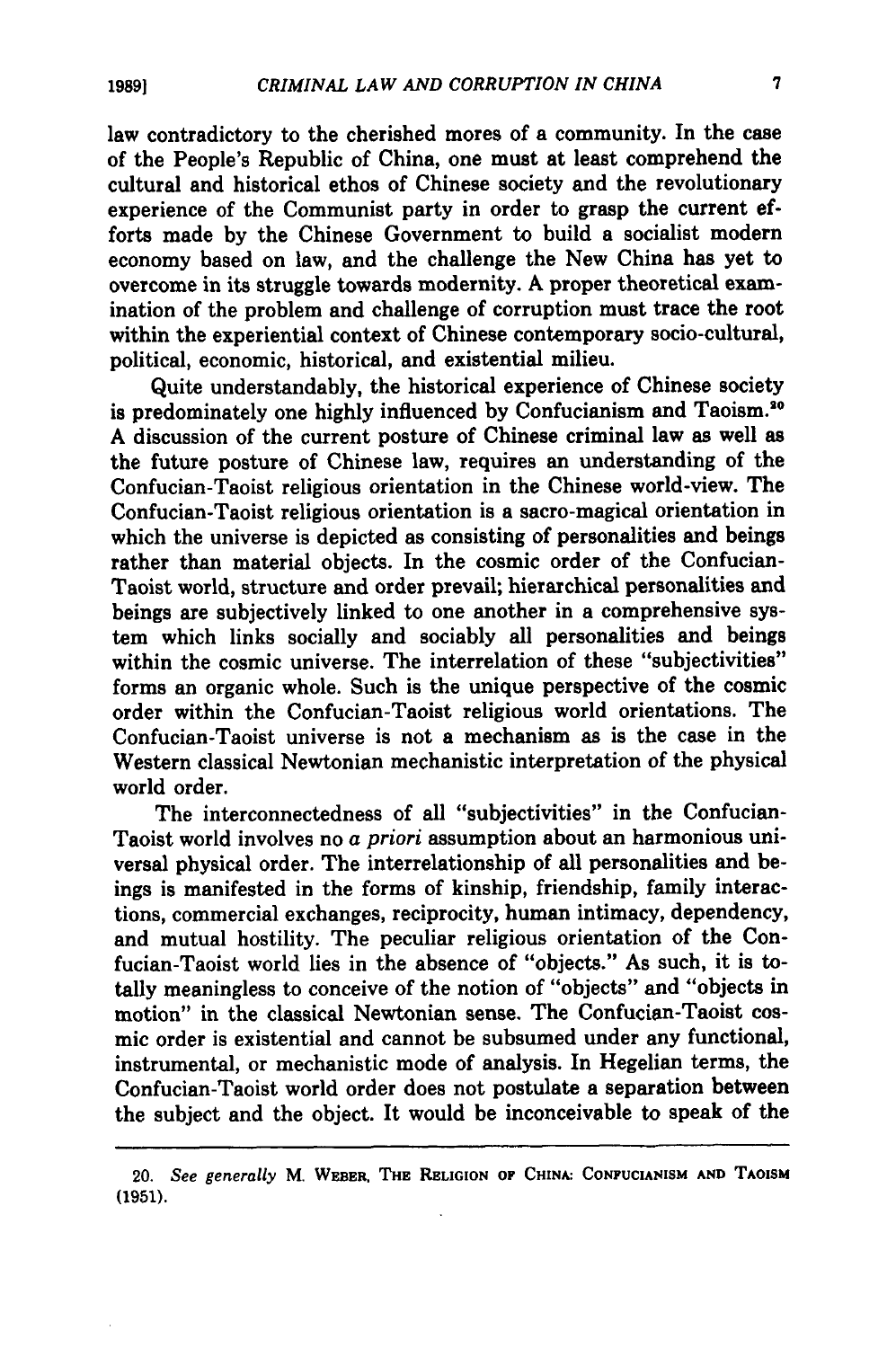Law of Nature and to probe into the constants which govern the inner operations of the universe.

This system's interconnected wholeness describes a matrix of inter-relationships in terms of beings and personalities. The nature of the relationship may be in harmony, in competition, or in conflict. The predominant rationality emerging out of such a world order is that of "expressive rationality" and not that of "instrumental rationality."

In postulating a world of "subjectivities" existing in an integrated wholeness, the Confucian-Taoist world order presumes a social bond, not of an instrumental, functional, mutually dependent type, but a collective expressive type which always integrates and unites the units together to form a collective whole. The all-encompassing, guiding principle which ensures the great stability of the Confucian-Taoist universal order is that of Li (appropriate rituals), or propriety. It is through the maintenance of the principle of appropriateness that the order and stability of the universe are preserved and its structure crystallized.<sup>2</sup>

In the Confucian-Taoist world order, therefore, the concepts of externalization and alienation have limited social significant meaning. The existences, experiences and expressions of human beings serve only the purpose of promoting the greater degree of a beneficial relationship between oneself and all other "subjectivities," in any given social historical situation. "Success" within the Confucian-Taoist world order means being on good terms and establishing beneficial relationships with all forms of beings and personalities. "Success" in this sense need not be either materialistic or scientific. The guiding principle of operation is the rationale of the logic of efficacy, not the logic of proof. The logic of efficacy is assessed in terms of the matrices of harmony and mutual benefits in interpersonal relations.

As observed **by** the noted scholar of Chinese history, Joseph Needham, "there is no place for law in the Latin sense of the term. Not even rights of individuals are guaranteed **by** law. There are only duties and mutual compromises governed **by** the ideas of order, responsibility, hierarchy and harmony."22

Throughout its history, the Chinese Government has functioned as *parens patriae* to the Chinese people. The government is often characterized **by** its reliance on ethics of persons rather than on abstract legal principles in its administration. Thus, it is difficult to conceive of a government based on law as is the case in the West. Government of men is usually the natural tendency even in China's formal statutes and codes. Not surprisingly, in China's criminal statutes and codes,

<sup>21.</sup> R. **LIN, THE TAIPING REVOLUTION:** A **FAILURE** op **Two** MISSIONs 60-61 (1979).

<sup>22.</sup> J. **NEEDHAM, SCIENCE AND** CIVILIZATION **IN CHINA 529** (1954).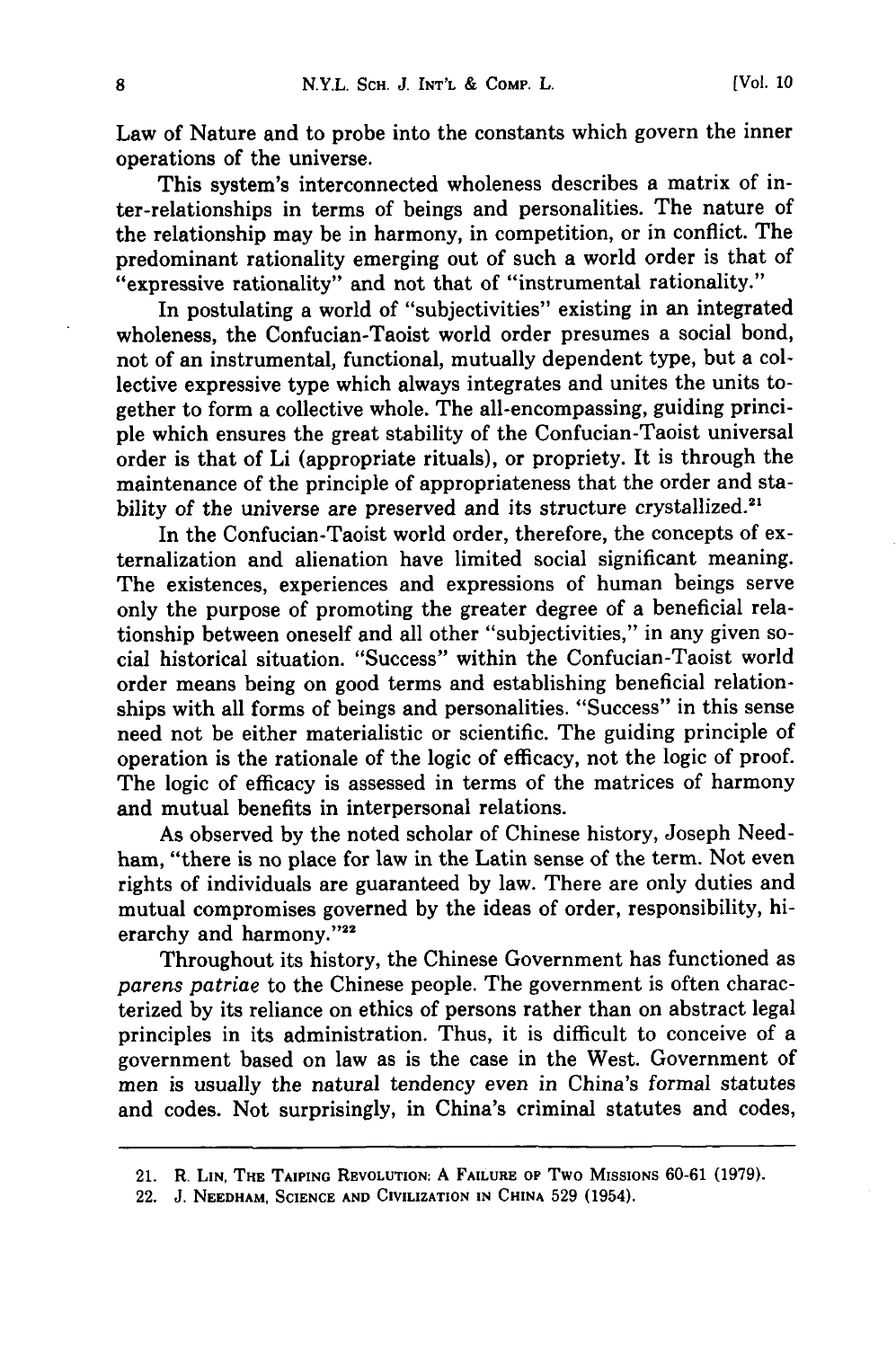due process of law may be weak or absent.

Today, the basic issues of subordinating personal power and the interests of the Communist Party to an abstract principle of law remain a real challenge and crisis in China's legal development. Law in China exists as legal fiction. The historical process of transition from legal fiction to equity, and finally, to deliberate legislation to change one's lot has not yet occurred in China. The social transition from status to contract in interpersonal relations has not attained its magnitude. Despite the concerted efforts made **by** the central government toward a societal reform and modernization through law, the problem for China at the closing of the twentieth century remains whether China will be able to continue to muster its spirit of legalism, or be consumed **by** the legalization of spirit.

In the final analysis, the future of law in China and the future of China's success in combating corruption, do not lie in the continuous effort made in perfecting its legal and criminal justice systems, but upon China's ability to transcend the feudal and Confucian-Taoist religious world view of its traditional past. The "revolution" of **1911** and 1949, no doubt, brought about significant changes in Chinese society. Political revolution, however, could hardly muster enough charismatic energy to transcend the taken-for-granted traditions of the past, especially those of a religious nature. In the insightful words of Thomas Meadows:

Revolution is a change of the form of government and of the principle on which it rests; it does not necessarily imply a change of rulers. Rebellion is a rising against the rulers which, far from necessarily aiming at a change of government principles and forms, often originates in a desire of preserving them intact. Revolutionary movements are against principles; rebellions against men .... Of all nations that have attained a certain degree of civilization, the Chinese are the least revolutionary and the most rebellious.<sup>23</sup>

In the words of Mao Tse-Tung, as expressed in his last poem of 1975:

Loyal parents who sacrificed so much for the nation, Never feared the ultimate fate, Now that our country has become red, Who shall be his guardian? Our mission, unfinished,

<sup>23.</sup> T. MEADOWS, **THE CHINESE AND THEIR** REBELLION 25 **(1856).**